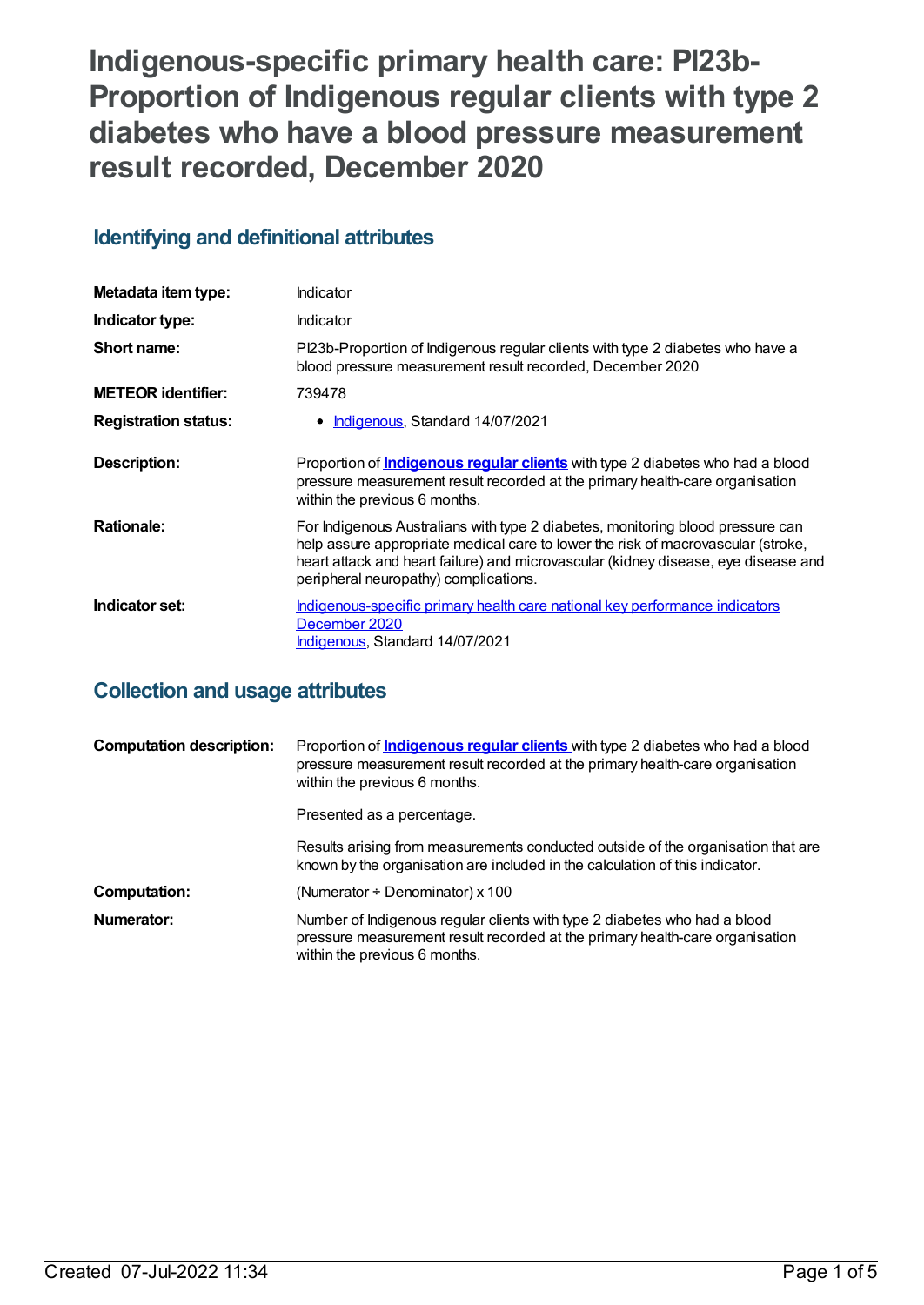#### [Person—diabetes](https://meteor.aihw.gov.au/content/270194) mellitus status, code NN

#### **Data Source**

[Indigenous-specific](https://meteor.aihw.gov.au/content/737914) primary health care national Key Performance Indicators (nKPI) data collection

#### **NMDS / DSS**

[Indigenous-specific](https://meteor.aihw.gov.au/content/738532) primary health care NBEDS December 2020

#### **Guide for use**

Type 2 diabetes only.

### **Data Element / Data Set**

[Person—blood](https://meteor.aihw.gov.au/content/441407) pressure measurement result recorded indicator, yes/no code N

#### **Data Source**

[Indigenous-specific](https://meteor.aihw.gov.au/content/737914) primary health care national Key Performance Indicators (nKPI) data collection

#### **NMDS / DSS**

[Indigenous-specific](https://meteor.aihw.gov.au/content/738532) primary health care NBEDS December 2020

#### **Data Element / Data Set**

Person-Indigenous status, code N

#### **Data Source**

[Indigenous-specific](https://meteor.aihw.gov.au/content/737914) primary health care national Key Performance Indicators (nKPI) data collection

#### **NMDS / DSS**

[Indigenous-specific](https://meteor.aihw.gov.au/content/738532) primary health care NBEDS December 2020

#### **Guide for use**

Indigenous only.

#### **Data Element / Data Set**

[Person—regular](https://meteor.aihw.gov.au/content/686291) client indicator, yes/no code N

#### **Data Source**

[Indigenous-specific](https://meteor.aihw.gov.au/content/737914) primary health care national Key Performance Indicators (nKPI) data collection

#### **NMDS / DSS**

[Indigenous-specific](https://meteor.aihw.gov.au/content/738532) primary health care NBEDS December 2020

#### **Guide for use**

Regular clients only.

**Denominator:** Total number of Indigenous regular clients with type 2 diabetes.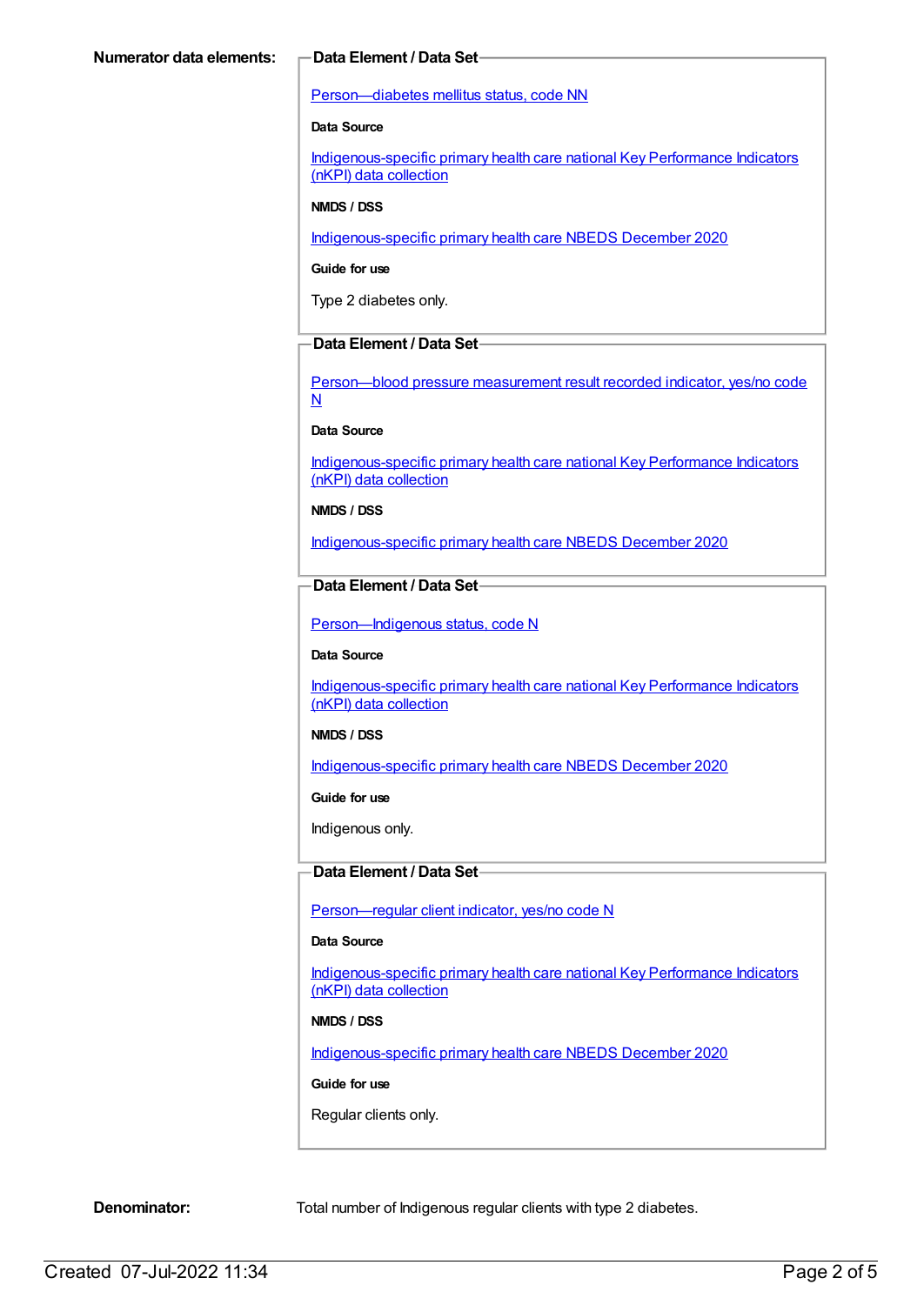#### **Denominator data elements:**

#### **Data Element / Data Set**

[Person—diabetes](https://meteor.aihw.gov.au/content/270194) mellitus status, code NN

#### **Data Source**

[Indigenous-specific](https://meteor.aihw.gov.au/content/737914) primary health care national Key Performance Indicators (nKPI) data collection

#### **NMDS / DSS**

[Indigenous-specific](https://meteor.aihw.gov.au/content/738532) primary health care NBEDS December 2020

**Guide for use**

Type 2 diabetes only.

#### **Data Element / Data Set**

Person-Indigenous status, code N

#### **Data Source**

[Indigenous-specific](https://meteor.aihw.gov.au/content/737914) primary health care national Key Performance Indicators (nKPI) data collection

#### **NMDS / DSS**

[Indigenous-specific](https://meteor.aihw.gov.au/content/738532) primary health care NBEDS December 2020

**Guide for use**

Indigenous only.

#### **Data Element / Data Set**

[Person—regular](https://meteor.aihw.gov.au/content/686291) client indicator, yes/no code N

#### **Data Source**

[Indigenous-specific](https://meteor.aihw.gov.au/content/737914) primary health care national Key Performance Indicators (nKPI) data collection

#### **NMDS / DSS**

[Indigenous-specific](https://meteor.aihw.gov.au/content/738532) primary health care NBEDS December 2020

#### **Guide for use**

Regular clients only.

#### **Disaggregation:** 1. Sex:

- a) Male b) Female.
- 2. Age group: a) 0–4 years b) 5–14 years c) 15–24 years d) 25–34 years
- e) 35–44 years
- f) 45–54 years
- g) 55–64 years
- h) 65 years and over.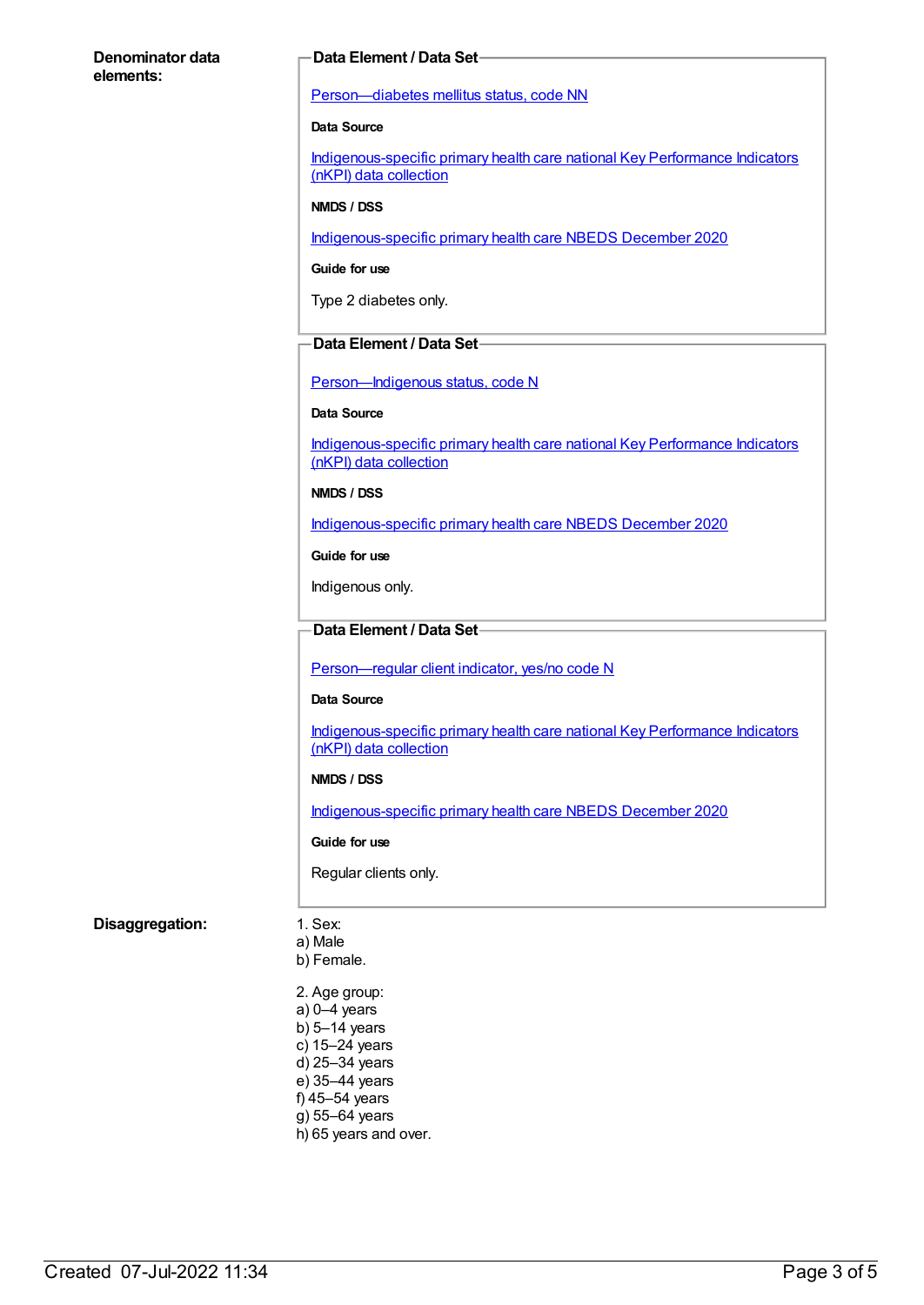| <b>Disaggregation data</b><br>elements: | Data Element / Data Set-                                                                              |  |
|-----------------------------------------|-------------------------------------------------------------------------------------------------------|--|
|                                         |                                                                                                       |  |
|                                         | Person-age, total years N[NN]                                                                         |  |
|                                         | Data Source                                                                                           |  |
|                                         | Indigenous-specific primary health care national Key Performance Indicators<br>(nKPI) data collection |  |
|                                         | NMDS / DSS                                                                                            |  |
|                                         | Indigenous-specific primary health care NBEDS December 2020                                           |  |
|                                         |                                                                                                       |  |
|                                         | Data Element / Data Set-                                                                              |  |
|                                         | Person-sex, code X                                                                                    |  |
|                                         | Data Source                                                                                           |  |
|                                         | Indigenous-specific primary health care national Key Performance Indicators<br>(nKPI) data collection |  |
|                                         | NMDS / DSS                                                                                            |  |
|                                         | Indigenous-specific primary health care NBEDS December 2020                                           |  |
|                                         |                                                                                                       |  |

**Comments:** Census date for reporting is 31 December 2020.

## **Representational attributes**

| <b>Representation class:</b> | Percentage |  |
|------------------------------|------------|--|
| Data type:                   | Real       |  |
| Unit of measure:             | Person     |  |
| Format:                      | NINNI.N    |  |

# **Indicator conceptual framework**

| <b>Framework and</b> | Effective/Appropriate/Efficient |
|----------------------|---------------------------------|
| dimensions:          |                                 |

## **Data source attributes**

| Data sources:                          | Data Source                                                                                           |  |
|----------------------------------------|-------------------------------------------------------------------------------------------------------|--|
|                                        | Indigenous-specific primary health care national Key Performance Indicators (nKPI)<br>data collection |  |
|                                        | Frequency                                                                                             |  |
|                                        | 6 monthly                                                                                             |  |
|                                        | Data custodian                                                                                        |  |
|                                        | Australian Institute of Health and Welfare.                                                           |  |
| <b>Source and reference attributes</b> |                                                                                                       |  |
| <b>Submitting organisation:</b>        | Australian Institute of Health and Welfare.                                                           |  |

AustralianGovernment Department of Health.

# **Relational attributes**